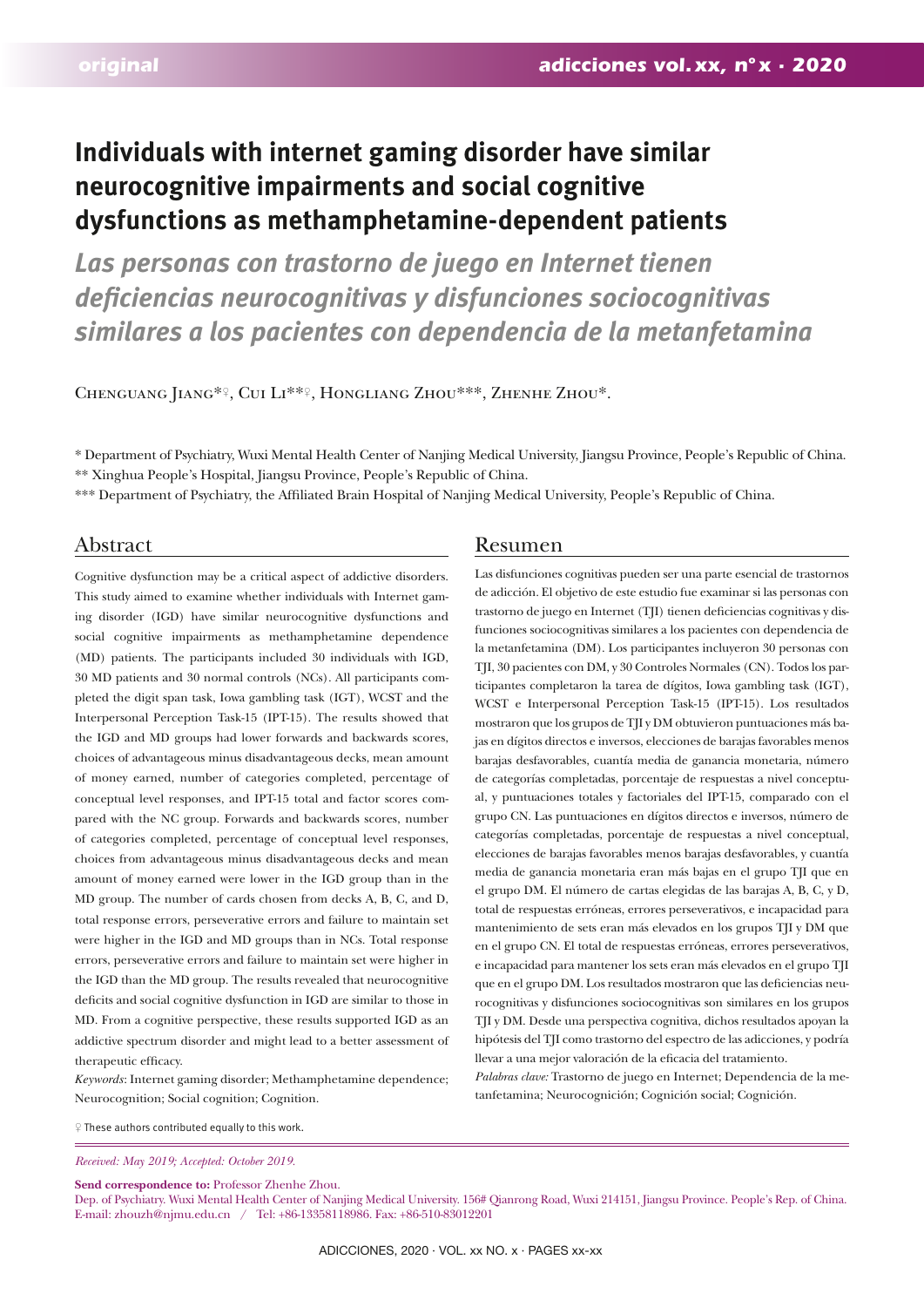Internet addiction disorder (IAD) mainly refers to excessive Internet use that interferes with daily life (Byun et al., 2009). Many studies reported that IAD caused the negative effects on physical and mental health, which nternet addiction disorder (IAD) mainly refers to excessive Internet use that interferes with daily life (Byun et al., 2009). Many studies reported that IAD caused the negative effects on physical and mental formance, headache, and fatigue, as well as mood disorders, dysfunctional personality, impulsivity, and aggressiveness (De Berardis et al., 2009; Ko, Yen, Liu, Huang, & Yen 2009; Spada, 2014; Dol, 2016;). Previous researchers have reported that IAD is often divided into certain subtypes of addiction including to gaming, online social networking, Internet pornography and Internet shopping (Masters, 2015; Moreno, Jelenchick, Coc, Young &Christakis,, 2011). Until now, there has been debate as to whether IAD is a mental disorder. Because of the lack of consensus regarding the existence of IAD, many scholars have used the terminology "excessive" or "problematic" to denote harmful use of the Internet. A few previous studies have supported IAD as a type of behavioral addiction because there are many similarities between the neurobiology of behavior and substance addiction (Zhou, Yuan, Yao, Li & Cheng, 2010; Zhou, Yuan & Yao, 2012; Zhou, Li & Zhu, 2013). As a subtype of IAD, Internet gaming disorder (IGD) has been included in the American Psychiatric Association's Fifth Edition of the Diagnostic and Statistical Manual of Mental Disorders (DSM-5), which was issued in May 2013. Although IGD is included in the Emerging Measures and Models (section 3) of the DSM-5, it is not considered a mental disorder. However, Gaming disorder which refers to too much use of the internet, computers and smart phones was included in International Classification of Diseases and Related Health Problems 11th Revision (ICD-11). Because the concept and definition of IGD was shaped by a public health approach, the participation of a broad spectrum of health professionals will be more valid and will have a great impact at different levels of the health care system both in terms of identification and management (Bobes Bascaran, Florez, Seyjo & Bobes Garcia, 2019).

Cognitive functions are defined as the ability to perform mental actions or to acquire knowledge and understanding through thought, experience, and the senses. Within psychology and psychiatry, cognitive function refers to processes such as attention, working memory, judgment, evaluation, reasoning, problem solving, decision making, and comprehension; i.e., it usually refers to an information-processing perspective of an individual's psychological functioning (Olle, 2011). Cognitive dysfunction may be a critical aspect of addictive disorders (Berre & Sullivan, 2016; Sofuoglu, Devito, Walters & Carroll, 2016). The integrated cognitive function characteristics with behavioral features or social aspects for IAD are helpful for its prevention, diagnosis and treatment. In psychology and psychiatry, neurocognition and social cognition are the major branches of cognitive function. Neurocognition is linked to the function of certain areas, including cortical networks in the brain substrate layers of the neurological matrix at the cellular molecular level (Lisdahl, Wright, Medina-Kirchner, Maple & Shollenbarger, 2014; Hunt, 2014; Corigliano et al., 2014); social cognition refers to the ability to analyze and understand social psychological phenomena. Social cognitive processes include the perception and judgment of social stimuli, the effects of social and affective factors and the behavioral and interpersonal consequences of cognitive processes (Uekermann & Daum, 2008).

Neurocognitive deficits are impairments in cognitive function in some cognitive areas and can be tested with neuropsychological tests in clinical practice. For example, the Wisconsin Card Sorting Test (WCST) is a neuropsychological test of the ability to exhibit flexibility in the face of changing schedules of reinforcement (Zhou et al., 2014; Zhou, Zhou & Zhu, 2016). The digit span task (forwards/ backwards) from the Wechsler Adult Intelligence Scale has been used to assess the maintenance and manipulation of verbal information in working memory (Zhou et al., 2014; Zhou et al.2016). The Iowa Gambling Task (IGT) has been used to measure decision-making and problem-solving ability (Linnet, Moller, Peterson, Gjedde & Doudet, 2011; Shurman et al., 2005). Social cognitive deficits refer to disabilities in processing and interpreting socioemotional information from the self or others, including disabilities in recognizing important social cues, inferring others' mental states, appraising the social context and process, and interpreting and managing emotions in social situations (Eack et al., 2010). Regarding clinical assessments, the Emotion Evaluation Test (EET) from the Awareness of Social Inference Test (TASIT) has been used to rate social emotional states, including happiness, sadness, fear, disgust, surprise, anger and neutrality (Mcdonald, Flanagan, Rollins & Kinch, 2003). Theory of mind (ToM) has been used to judge and understand others' mental states, i.e., social perceptions (Henry, Cowan, Lee & Sachdev, 2015). Finally, the Interpersonal Perception Task-15 (IPT-15) has been used to measure personal perceptions (Costanzo & Archer, 1993).

Previous studies have reported that some behavioral addictions, such as pathological gambling, pathological kleptomania and pathological shopping, show similarities with substance addictions (Bosc, Fatseas, Alexandre, Alexandre & Auriacombre,2012; Grant, Odlaug & Kim, 2010; Kreitler & Kreitler, 2015). Further studies have indicated that substance use disorders, mainly including alcohol and drugs, are associated with cognitive dysfunction (Hagen et al., 2016). Methamphetamine is a central nervous system stimulant and exists as levomethamphetamine and dextromethamphetamine. Both levomethamphetamine and dextromethamphetamine are neurotoxic and addictive. Methamphetamine is known to have a high addiction liability (i.e., compulsive methamphetamine use) and depen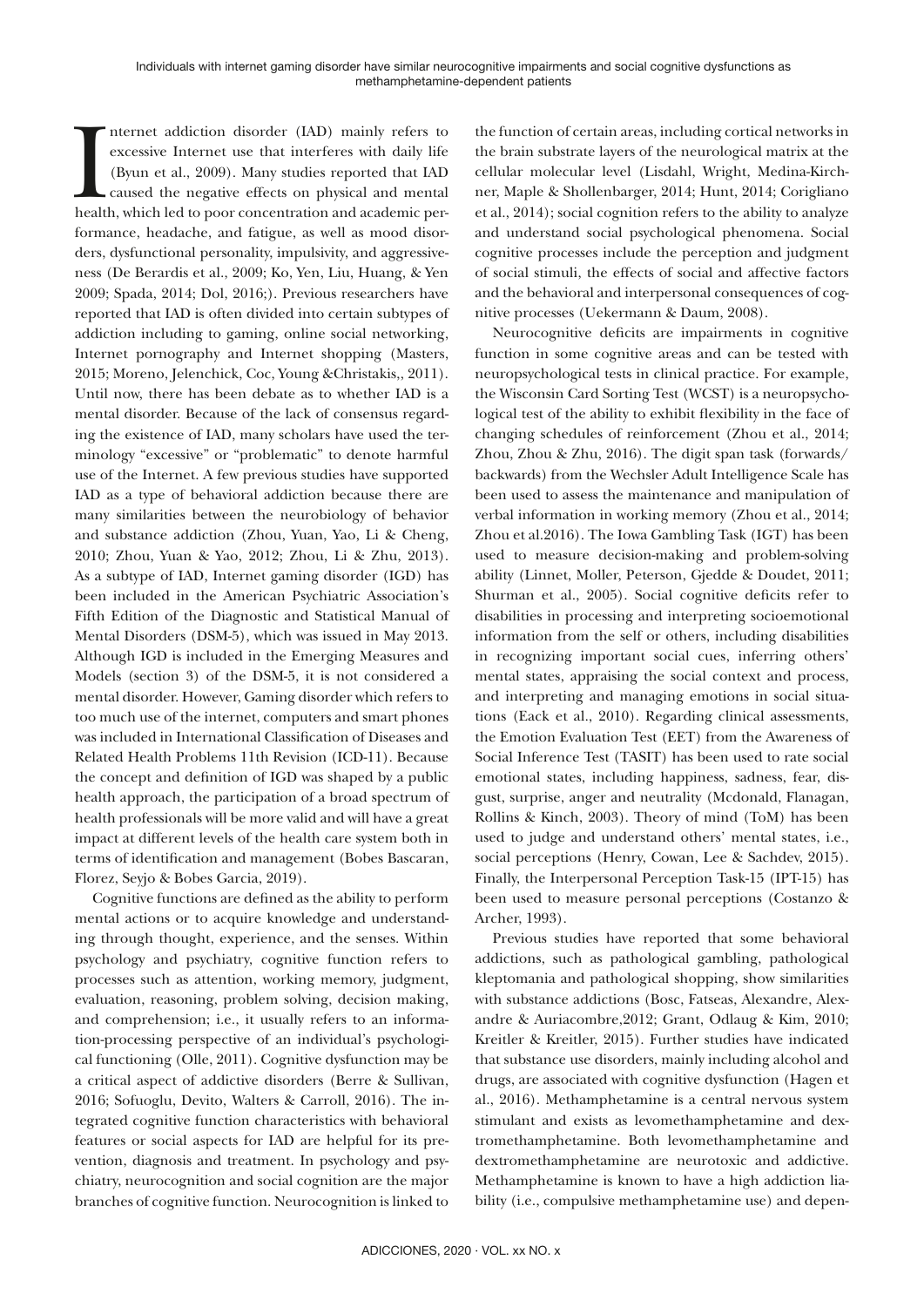dence liability (i.e., occurrence of withdrawal symptoms when methamphetamine use ceases). Methamphetamine dependence (MD) is a serious social and public problem (Karila, Petit, Cottencin & Reynaud, 2010). Heavy recreational use of methamphetamines may have negative consequences including reductions in grey matter volume in several brain regions and adverse changes in markers of metabolic integrity (Krasnova & Cadet, 2009).

Many studies have reported that individuals with IAD present neurocognitive deficits. For example, a previous study investigated whether the self-regulatory failure of IAD individual results from deficits in both inhibitory control and risk taking with losses, and the results suggested that both inhibitory control and reward functions are impaired in IAD individuals (Qi et al., 2016). Another study indicated that individuals with IGD are impaired in some aspects of inhibition and decision-making functions (Yao et al., 2015). Additionally, a previous study investigated the differences in neurocognitive function between individuals with IAD and alcohol dependence (Zhou et al., 2014). In that study, subjects included Internet-addicted individuals, patients with alcohol dependence and normal controls. All subjects performed the Wisconsin Card Sorting Test and digit span task under the same experimental conditions. The results revealed that Internet-addicted individuals share executive dysfunctions and working memory impairments with alcohol-dependent patients.

Methamphetamine is a commonly used psychoactive substance that endangers many adolescents and youth in Asia Pacific countries and in the USA (Zhuang & Chen, 2016; Courtney & Ray, 2014). Furthermore, Amphetamine-type stimulants are the second most commonly used class of illicit drugs worldwide (Courtney & Ray, 2014). Compared to other substances, such as cannabis or alcohol, the psychopathological characteristics of MD may be considered to represent those of psychoactive substances. Determining whether cognitive dysfunctions in IGD are similar to those in psychoactive substance dependence (such as MD) would be helpful for determining the appropriate mental disorder category of IGD. To understand whether IGD is a mental health disorder, it is essential to compare the cognitive functions of individuals with IGD and with substance dependence. To date, although there has been one study focusing on executive function and working memory of individuals with IGD and alcohol dependence, no studies have compared neurocognitive function and social cognitive function between individuals with IGD and with substance dependence. Neuropsychological tests of neurocognition and social cognition have contributed to our understanding of the effects of IGD on cognitive function. Comparing neurocognition and social cognition between those with IGD and with substance dependence could not only help guide decisions on whether IGD should be considered a type of mental disorder but

could also play an important role in investigations of the neurobiological mechanisms of IGD. In the present study, participants included individuals with IGD, MD patients and normal controls (NCs). All participants were measured with the WCST, the digit span task, IGT and IPT-15. The purpose of this study was to examine whether individuals with IGD share similar neurocognitive dysfunction and social cognitive impairments as MD patients.

# **Materials and methods**

### *Time and setting*

The experiment was conducted in the Department of Psychiatry at Wuxi Mental Health Center of Nanjing Medical University, China, from May 2014 to March 2018.

#### *Participants*

#### *IGD group.*

The diagnostic criteria of the IGD group included the following: a) were aged ≥18 years old; b) met the IGD criteria of the DSM-5; c) did not meet the criteria of any DSM-5 axis I disorder or personality disorder based on the Structured Clinical Interview for DSM-5 (SCID-5) (First, 2015) (Chinese version, which were translated into Chinese by authors of this study), which is a semi-structured interview guide for making the major DSM-5 diagnoses and it is administered by a clinician or trained mental health professional who is familiar with the DSM-5 classification and diagnostic criteria; d) were not smokers; and e) had no diagnosed alcohol or substance dependence(i.e., MD or other consumed drugs), neurological disorder, or any type of head injury or systemic disease that might affect the central nervous system. The IGD group was recruited from Wuxi Mental Health Center. Thirty subjects were recruited into the IGD group.

#### *MD group.*

The diagnostic criteria of the MD group included the following: a) were aged ≥18 years old; b) met the criteria of the DSM-5 for methamphetamine dependence; c) had cumulative intravenous methamphetamine use of over 50.0 g; d) did not suffer from significant medical or neurological illnesses; e) were not smokers; and f) did not meet the criteria of any DSM-5 axis I disorder or personality disorder based on a structured clinical interview (Chinese version). All MD patients were in-patients at Wuxi Compulsory Isolated Detoxification Center, and they were all voluntary detoxification patients.

#### *Normal Control (NC) group.*

NCs were selected from citizens lived in Wuxi city, Jiangsu Province, China, and were recruited through local advertisements. NCs were excluded from the study if they were smokers or had a diagnosis of alcohol or substance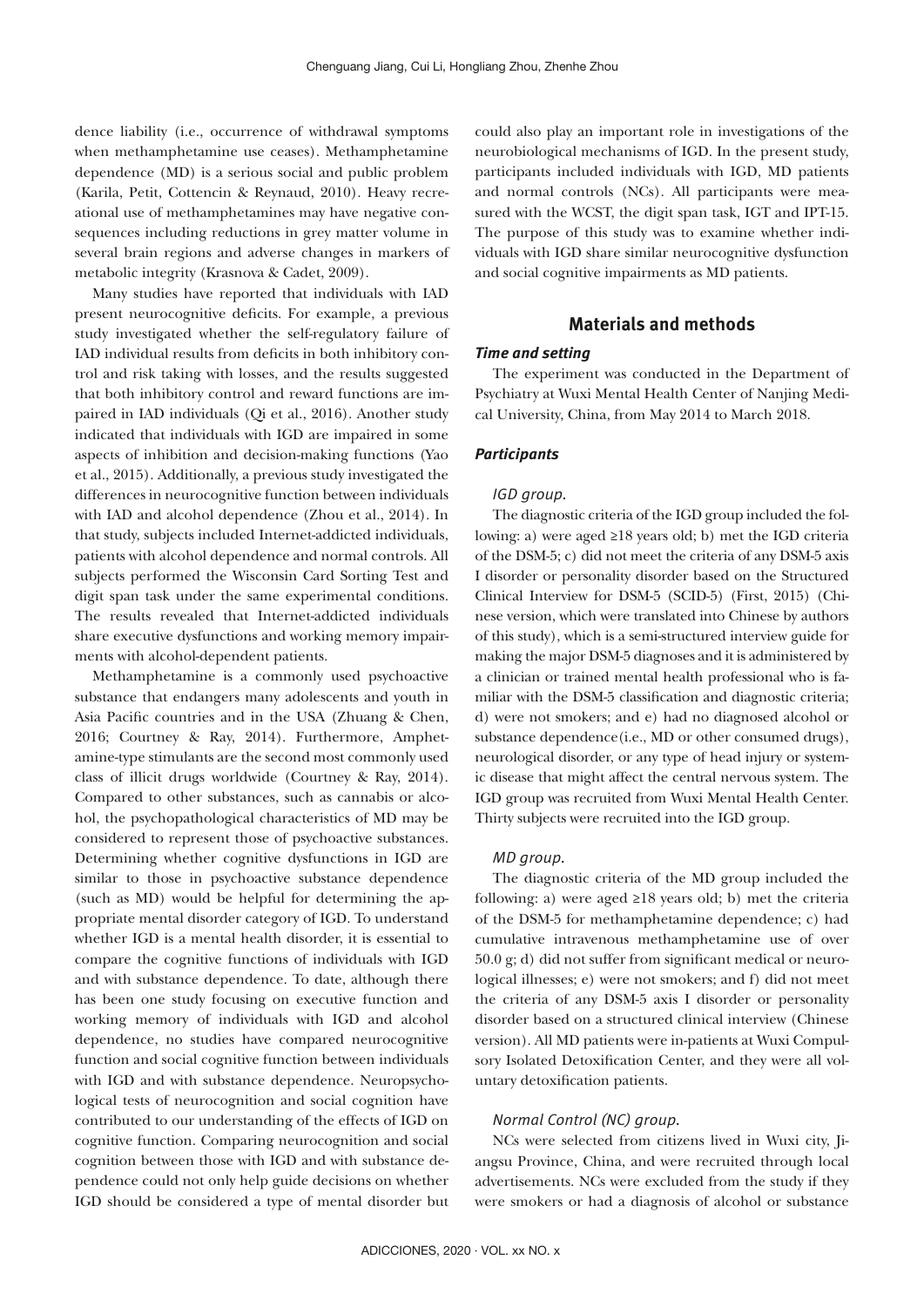dependence, neurological disorder, or any type of head injury or systemic disease that might affect the central nervous system. Thirty healthy subjects were recruited as NCs. Based on a previous IAD study (Zhou, Li &Zhu, 2013), we chose NCs who spent less than 2 h/day on the Internet. NCs were tested with the YDQ criteria modified by Beard and Wolf to confirm that they were not suffering from IAD.

#### *Diagnostic instruments*

The duration of the IGD was confirmed via a retrospective diagnosis. Subjects were asked to recall their life styles when they were initially addicted to the Internet. To confirm that they were suffering from Internet addiction, we re-tested participants with the IGD criteria of the DSM-5. The reliability of the self-reported information provided by IGD subjects was confirmed by talking with their parents on the telephone. Individuals with IGD spent 11.50±2.10 h/day on online activities (including only gaming). The number of days of Internet use per week was 6.32±0.60.

All MD patients were determined by conducting urine screening. The total cumulative dose data were collected through a retrospective MD use report of MD patients, and abstinence period was confirmed by conducting urine screening. Thirty patients were recruited into the MD group, and all MD patients used the drug intravenously only. All MD patients did not consume other drugs. Additionally, all MD patients spent less than 2 h/day on the Internet and were tested with the Young's diagnostic questionnaire for Internet addiction (YDQ) criteria modified by Beard and Wolf to confirm that they were not suffering from IAD (Beard & Wolf, 2001).

Because both the use of methamphetamines for MD patients and the use of online games for IGD patients might affect performance on the tasks administered, we recruited MD patients and IGD patients who had been abstinent from this use as study subjects. At the start of the experiments, a psychiatric resident gathered clinical information on the samples. Their mood state were assessed with the Hamilton Depression Scale (HAMD, 17-item version) (Bech et al., 2010), which is used to measure the severity of depressive symptoms in participants, as well as Hamilton Anxiety Scale (HAMA) (Maier, Buller, Philipp & Heuser, 1988), which is used to measure the severity of anxious symptoms in participants. All participants received a written informed consent form, were paid \$31.75, and provided their own written informed consent to participate in this study. The Ethics Committee of Wuxi Mental Health Center of Nanjing Medical University, China, approved the protocol for the research project.

The demographic and clinical characteristics of the participants are provided in Table 1.

# *Neuropsychological tests*

# *Neurocognition tasks.*

#### *Digit span task.*

The Wechsler Adult Intelligence Scale-Revised China (WAIS-RC, computerized version), as described in detail previously (Zhou et al., 2014), was used to perform the digit span task. In this task, the participants were told to listen to a series of numbers and to then repeat the numbers in the same order. The first series was three numbers. Each number was said in a monotone voice, one second apart. The participant then repeated the same numbers back to the test administrator. The next step was a series of four numbers, which the participant then repeated back. Similarly, the series of numbers was increased to five and the participants repeated those numbers again. In this study, two main factors were used for the analysis:  $\mathbb O$  forwards scores and 2 backwards scores.

|  | Table 1. Demographic and clinical characteristics of participants. |  |
|--|--------------------------------------------------------------------|--|
|  |                                                                    |  |

|                                              |                          | $IGD(n = 30)$ DM $(n = 30)$ | <b>Controls</b> | <b>Test statistic</b>                                                                    |
|----------------------------------------------|--------------------------|-----------------------------|-----------------|------------------------------------------------------------------------------------------|
| Sex ratio (M/F, %)                           | 53.3/46.7                | 43.3/56.7                   | 30(14/16)       | $\chi^2$ = 8.59. $p = .42$ . NS                                                          |
| Mean age (SD)                                | 22(5)                    | 22(6)                       | 22(6)           | $F(2.89) = 24.06$ , $p = .87$ , $\eta^2 = 0.001$ ; NS                                    |
| Age range                                    | $18 - 27$                | $18 - 27$                   | $18 - 27$       |                                                                                          |
| Education (SD)                               | 9(3)                     | 9(3)                        | 9(3)            | $F(2.89) = .34. p = .85. \eta^2 = 0.001$ ; NS                                            |
| Addiction/dependence duration (month,<br>SD) | 34.5(12.5)               | 40.7(12.6)                  |                 |                                                                                          |
| Intravenous use                              | $\overline{\phantom{a}}$ | 100%                        |                 |                                                                                          |
| Total cumulative dose (g)                    | $\blacksquare$           | 286(231)                    |                 |                                                                                          |
| Average daily dose (g)                       |                          | 0.59(0.40)                  |                 |                                                                                          |
| Abstinent period (days)                      | 3(4)                     | 3(3)                        |                 |                                                                                          |
| HAMD (SD)                                    | 13.3(4.2)                | 14.0(3.3)                   | 6.7(2.4)        | $ F(2.89) = 15.60. p = .029. \eta^2 = 0.15$ ; IGD and MD > Controls; IGD vs. MD. NS      |
| HAMD (SD)                                    | 26.2(4.6)                | 27.0(4.5)                   | 6.9(3.4)        | $F(2.89) = 10.41$ . $p = .037$ . $\eta^2 = 0.18$ ; IGD and MD > Controls; IGD vs. MD. NS |

*Note.* IGD: Internet gaming addition disorder group. MD: Methamphetamine dependence group. M: male. F: female. SD: standard deviation. HAMA: Hamilton Anxiety Scale. HAMD: Hamilton Depression Scale. NS: not significant.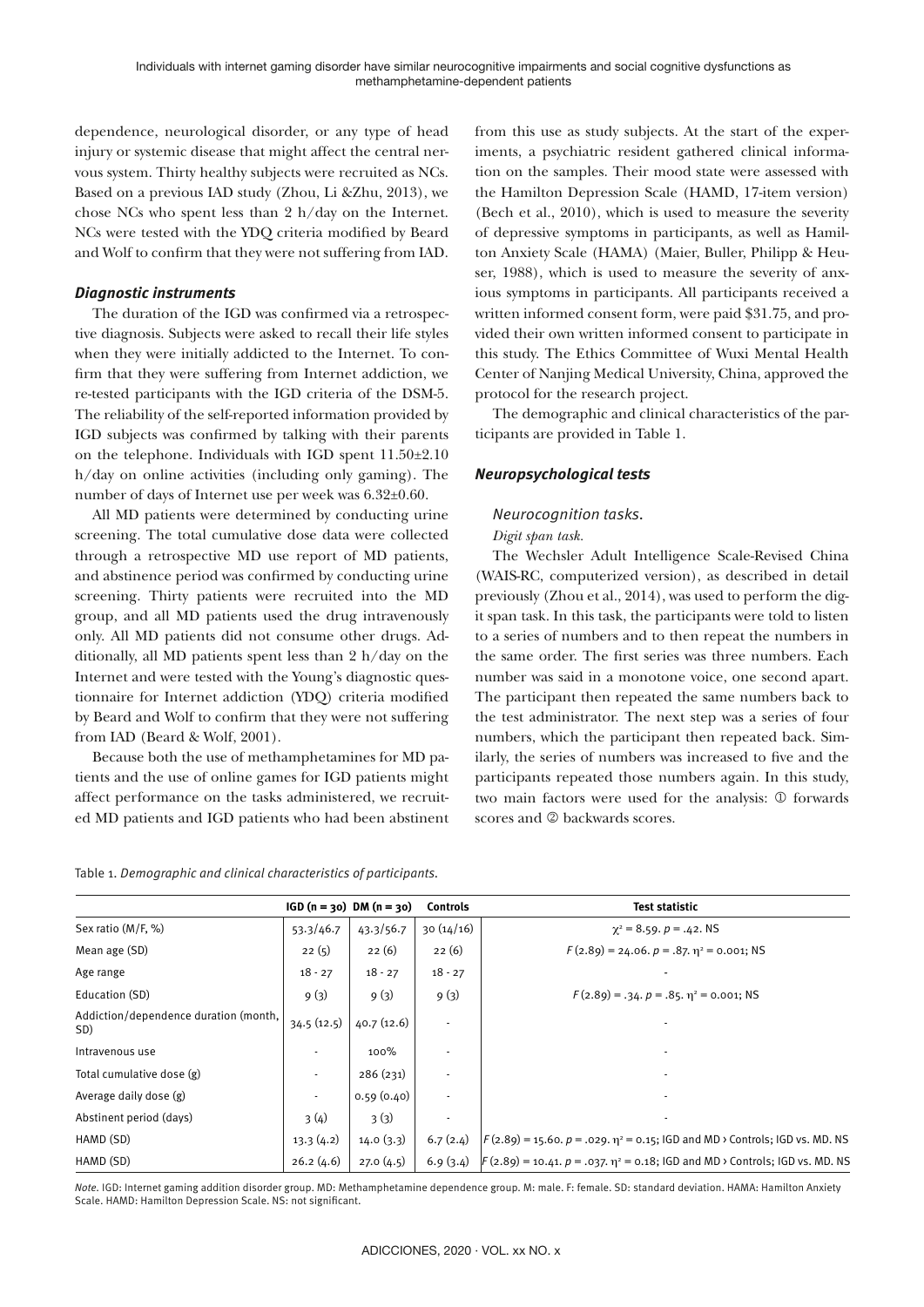#### *IGT.*

The IGT (computerized version), based on Shurman et al. and as previously described in detail (Shurman et al,, 2005), was used to measure decision making. In this test, subjects are informed that they will be making a series of selections from four decks of cards. They are allowed to switch from deck to deck as often as they want, and the overall goal of the task is to maximize profit on a loan of \$ 2000 of "play money." After turning each card, the subject receives a certain amount of money. However, on some cards, the subject not only receives money but also pays a penalty. Specifically, turning any card from deck A or B yields \$ 100, and turning any card from deck C or deck D yields \$ 50. In deck A, the penalties are frequent and range from \$ 100 to \$ 350, while in deck B, the penalties are infrequent but are larger in magnitude (\$ 1250). By picking preferentially from decks A and B, participants will incur a net loss over time. In deck C, the penalties are frequent and range from \$ 25 to \$ 75, while in deck D, the penalties are infrequent but of larger magnitude (\$ 250). By picking preferentially from decks C and D, subjects will receive a net gain over time. In our study, choices of advantageous minus those from disadvantageous decks, mean amount of money earned, and number of cards chosen from decks A, B, C, and D were used for analysis.

#### *Wisconsin card sorting test.*

The WCST (computerized version VI), as previously described in detail (Zhou et al., 2014), was used to measure executive function. This task entails matching stimulus cards with one of four category cards; the stimuli are multidimensional according to color, shape, and number, and each dimension determines a sorting rule. By trial and error, the participant has to determine the preordained sorting rule based on only the feedback on the screen after each sort. After 10 consecutive correct sorts, the rule changes. The participant receives up to six attempts to derive a rule, providing five rule shifts in the following sequence (color – shape – number – color – shape number); each rule attainment was referred to as "completing a category." The assessment continued until all 128 cards were sorted, regardless of whether the participant had determined all the rule shifts. In our study, five main types of results of the WSCT were used for the analysis:  $\mathcal D$  total response errors; percentage of conceptual level responses; perseverative errors;  $\circledast$  number of categories completed; and  $\circledast$  failure to maintain set.

#### *Social cognition task. IPT-15.*

The IPT-15 consists of a 20 - minute video of 15 naturalistic scenes, including one to four roles in each scene. The scenes last from 28 to 122 seconds. In each scene, there is a correct answer to a question about a role played in the scene. The scenes were edited into Chinese. Five different types of scenes were sampled on topics including kinship, intimacy, deception, competition, and status, with three scenes in each area. All participants were told to make assessments about the roles in the scenes. No additional description was given regarding the audiovisual conditions. All participants chose from two or three alternatives for each scene on a standardized answer sheet. The IPT-15 was dubbed into Chinese by a professional dubbing company.

#### *Statistical analysis*

Data were calculated and analyzed using SPSS (SPSS, Chicago, IL, USA). The sex ratio of the IGD group, MD group and controls was analyzed with  $\chi^2$  tests. One-way analysis of variance (ANOVA) was used to compare the HAMA and HAMD scores, age, education years, digit span task scores, IGT scores and WSCT results between the IGD, MD and Control group. Least square difference (LSD) tests were performed as post hoc analyses when indicated. Partial eta squared  $(\eta^2)$  was used as the reporting measure of effect size for significant effects. Statistical significance was defined as  $P < 0.05$ .

### **Results**

### *Comparisons of digit span task scores in the IGD group, MD group and Controls*

One-way ANOVA of the forwards and backwards scores revealed a significant main effect of Group (IGD group, MD group and Controls). The forwards and backwards scores of the IGD group and MD group were significantly lower than those of Controls (for forwards scores, p = .015 and  $p = .018$ ; for backwards scores,  $p = .016$  and  $p = .030$ ), while the above two factors were significantly lower in the IGD group than in the MD group (for forwards scores,  $p =$ .021; for backwards scores,  $p = .026$ ) (Table 2).

Table 2. *Digit span scores (mean (SD)) in IGD group (n = 30), MD group (n = 30) and Controls (n = 30).*

| <b>Variable</b>  | IGD          | MD            | Controls  | Test statistic                                  |
|------------------|--------------|---------------|-----------|-------------------------------------------------|
| Forwards scores  | $8.5(2.1) *$ | $10.0(1.8)$ * | 13.3(1.8) | $F(2.89) = 13.20, p = .019, \eta^2 = 0.89$      |
| Backwards scores | $8.3(2.6)*?$ | $10.1(2.1)$ * | 12.4(2.3) | $F(2.89) = 4.59$ , $p = .027$ , $\eta^2 = 0.68$ |

*Note.* IGD: Internet game addition disorder group. MD: Methamphetamine dependence group. SD: standard deviation. \*Compared IGD group and MD group to Controls, p < 0.05; ♀Compared IGD group toMD group, p< 0.05.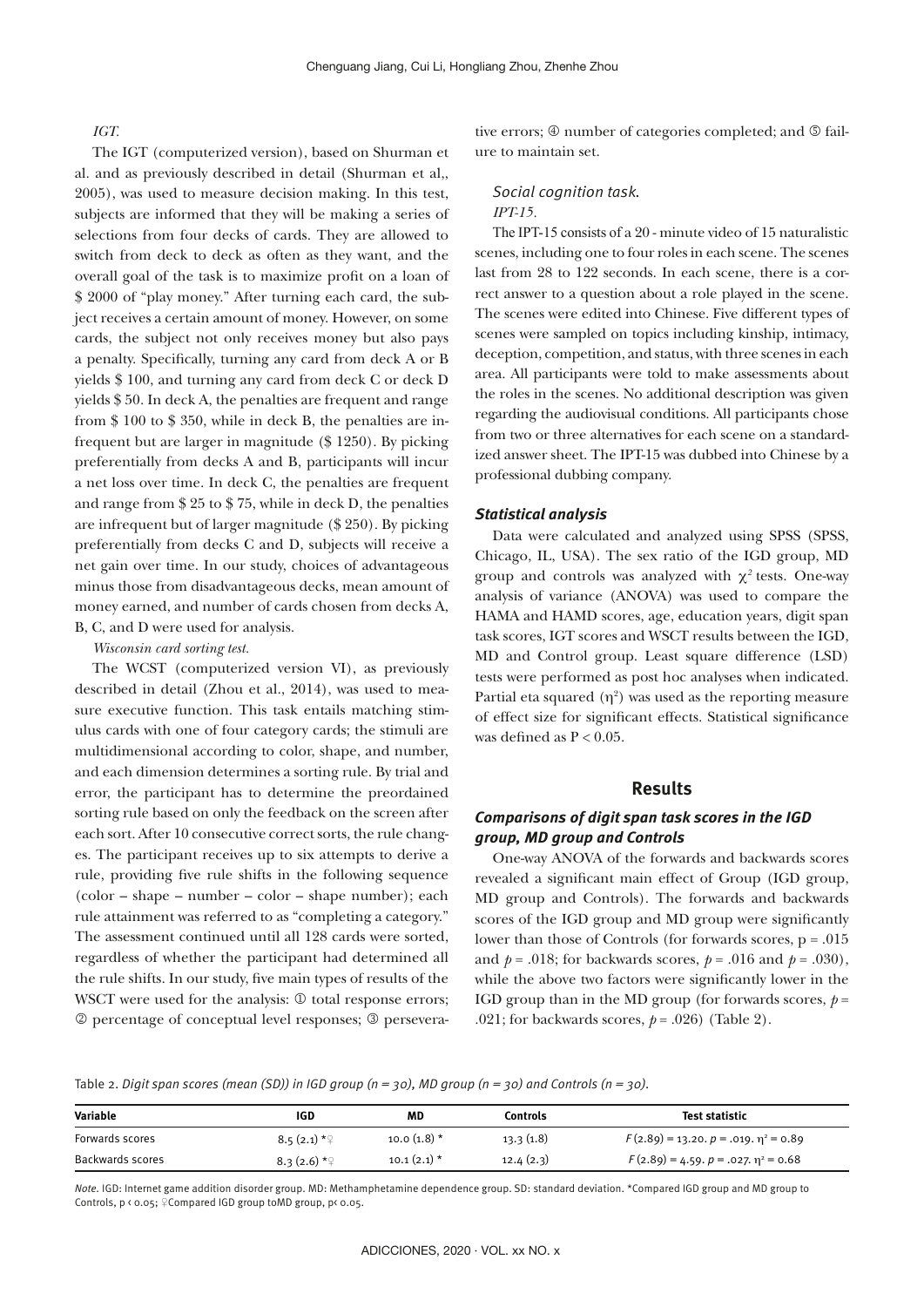# *Comparisons of IGT scores in the IGD group, MD group and Controls*

One-way ANOVA of participants' choices from advantageous minus those from disadvantageous decks, the mean amount of money earned, and the number of cards chosen from decks A, B, C, and D showed a significant main effect of Group (IGD, MD and Control group). Choices from the advantageous minus disadvantageous decks and the mean amount of money earned in the IGD and MD groups were significantly lower than those of Controls; the number of cards chosen from decks A and B was significantly higher in the IGD and MD groups than in Controls; and the number of cards chosen from decks C and D in the IGD and MD groups was significantly lower than that of Controls( for choices from advantageous minus disadvantageous decks,  $p = .001$  and  $p = .029$ ; for mean amount of money earned,  $p = .043$  and  $p = .045$ ; for number of cards chosen from deck A,  $p = .019$  and  $p = .036$ ; for number of cards chosen from deck B,  $p = .040$  and  $p = .046$ ; for number of cards chosen from deck C,  $p = .028$  and  $p = .031$ ; for number of cards chosen from deck D,  $p = .043$  and  $p = .047$ ).

Choices from the advantageous minus disadvantageous decks and the mean amount of money earned were significantly lower in the IGD group than in the MD group ( $p =$ .001 and  $p = .025$ ); the number of cards chosen from decks A and B in the IGD group was significantly higher than that of the MD group; and the number of cards chosen from decks C and D in the IGD group were significantly lower than that of the MD group ( $p = .035$ ,  $p = .040$ ,  $p = .042$  and  $p = .041$ ) (Table 3).

# *Comparisons of WCST scores in the IGD group, MD group and Controls*

One-way ANOVA of total response errors, percentage of conceptual level responses, perseverative errors, number of categories completed and failure to maintain set showed a significant main effect of Group (IGD, MD and Control group). Total response errors, perseverative errors and failure to maintain set were significantly higher in the IGD group and MD group than in Controls, and the number of categories completed and percentage of conceptual level responses in the IGD group and MD group were significantly lower than those of Controls (for total response errors,  $p = .031$  and  $p = .022$ ; for perseverative errors,  $p = .033$ and  $p = .039$ ; for failure to maintain set,  $p = .020$  and  $p =$ .028; for the number of categories completed,  $p = .041$  and  $p = 0.033$ ; for percentage of conceptual level responses,  $p =$ .013 and  $p = .018$ ).

Total response errors, perseverative errors and failure to maintain set were significantly higher in the IGD group than in the MD group ( $p = .024$ ,  $p = .031$  and  $p = .025$ ), and the number of categories completed and percentage of conceptual level responses of the IGD group were significantly lower than those of the MD group ( $p = .035$  and  $p = .039$ , respectively) (Table 4).

Table 3. *IGT scores (mean (SD)) in the IGD (n = 30), MD (n = 30) and Control group (n = 30).*

| Variable                                                 | <b>IGD</b>                 | MD                | Controls      | <b>Test statistic</b>                            |
|----------------------------------------------------------|----------------------------|-------------------|---------------|--------------------------------------------------|
| Choices from advantageous minus<br>disadvantageous decks | 12.1 $(11.6)$ * $\sqrt{2}$ | $25.0(14.2)$ *    | 32.6(16.0)    | $F(2.89) = 33.08$ , $p = .001$ , $\eta^2 = 1.84$ |
| Mean amount of money earned                              | 1917.8 (431.0) *2          | $2102.1(452.3)$ * | 2208.2(483.1) | $F(2.89) = 7.18$ , $p = .039$ , $\eta^2 = 0.70$  |
| Number of cards chosen from deck A                       | 19.6 $(5.2)$ * $\sqrt{ }$  | $17.8(5.1)$ *     | 15.5(3.0)     | $F(2.89) = 14.29$ , $p = .025$ , $\eta^2 = 1.15$ |
| Number of cards chosen from deck B                       | $25.5(6.4)$ * $\circ$      | $22.1(3.3)$ *     | 19.5(5.2)     | $F(2.89) = 11.30. p = .018. \eta^2 = 1.30$       |
| Number of cards chosen from deck C                       | 25.2 $(6.4) *$             | $28.3(5.7)$ *     | 33.0(6.1)     | $F(2.89) = 4.25$ , $p = .023$ , $\eta^2 = 1.28$  |
| Number of cards chosen from deck D                       | $27.9(7.2) *$              | $29.3(5.0)$ *     | 32.8(7.3)     | $F(2.89) = 4.12, p = .024, \eta^2 = 1.29$        |

*Note.* IGD: Internet game addition disorder group. MD: Methamphetamine dependence group. SD: standard deviation. \*Compared IGD group and MD group to Controls, p< 0.05; ♀Compared IGD group toMD group, p < 0.05.

| Variable                                     | IGD                         | MD             | Controls   | Test statistic                                  |
|----------------------------------------------|-----------------------------|----------------|------------|-------------------------------------------------|
| Total response errors                        | 36.0 (11. 1) $*$ $\sqrt{ }$ | $25.3(12.0)$ * | 17.9(18.2) | $F(2.89) = 23.38. p = .001. \eta^2 = 1.45$      |
| Percentage of conceptual level responses (%) | 50.1 $(7.4)$ *              | $57.9(7.5)$ *  | 62.5(8.0)  | $F(2.89) = 6.56$ , $p = .040$ , $\eta^2 = 0.76$ |
| Perseverative errors                         | $23.3(11.6)*?$              | $16.8(12.1)$ * | 12.9(10.1) | $F(2.89) = 16.30, p = .001, \eta^2 = 1.21$      |
| Number of categories completed               | 5.6 $(2.3) *$               | $6.2(3.0)$ *   | 6.7(3.0)   | $F(2.89) = 10.31, p = .001, \eta^2 = 1.34$      |
| Failure to maintain set                      | $0.8(0.5) *$                | $0.6(0.7)$ *   | 0.4(0.2)   | $F(2.89) = 4.10, p = .012, \eta^2 = 1.20$       |

*Note.* IGD: Internet game addition disorder group. MD: Methamphetamine dependence group. SD: standard deviation. \*Compared IGD group and MD group to Controls, p< 0.05;  $\sqrt{2}$ Compared IGD group to MD group, p< 0.05.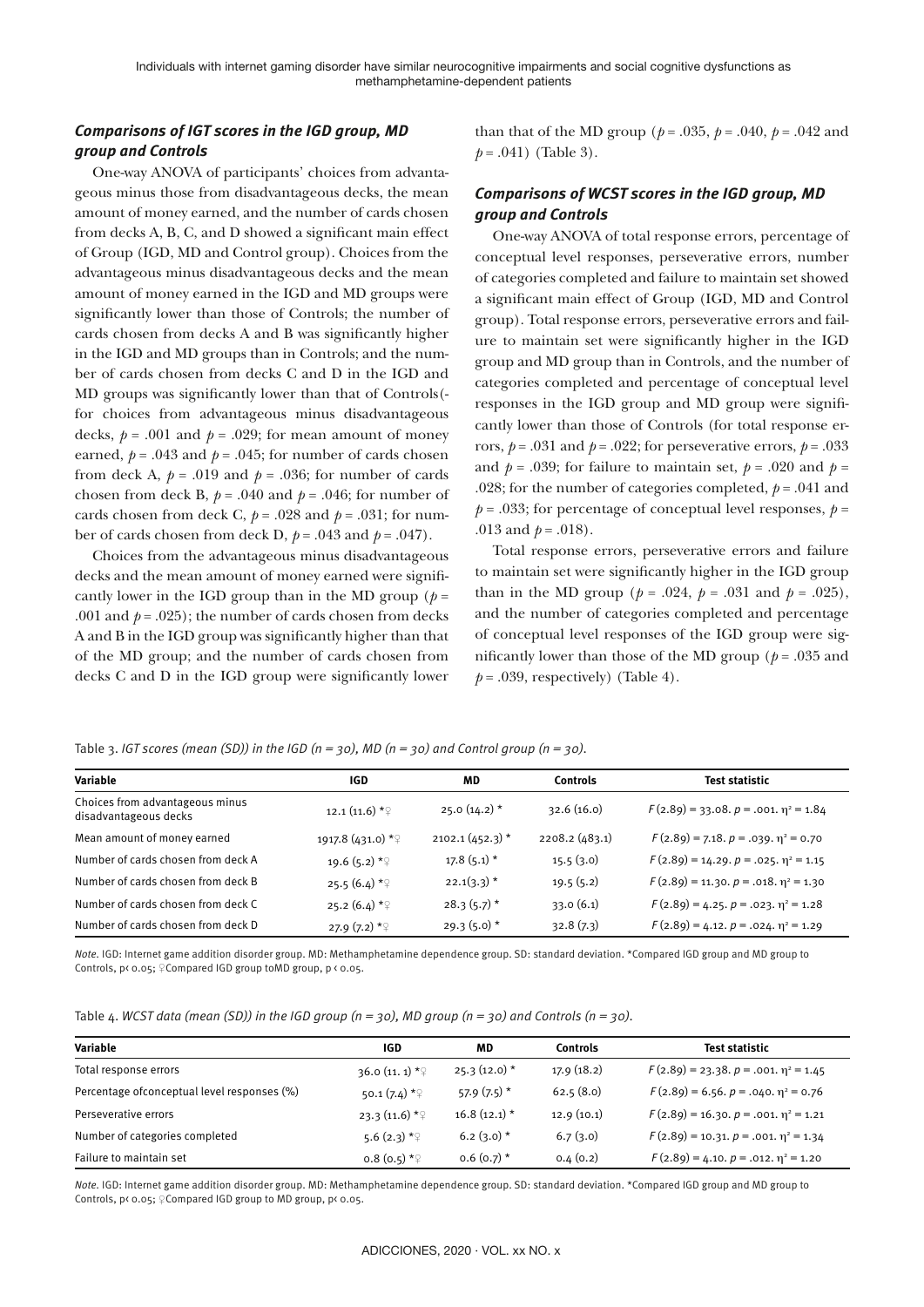# *Comparisons of IPT-15 scores in the IGD group, MD group and Controls*

One-way ANOVA of kinship, intimacy, deception, competition, status and total scores of the IPT-15 revealed a significant main effect of Group (IGD group, MD group and Controls). The scores of the five factors mentioned above and total scores were significantly lower in the IGD group and MD group than in Controls ( $p = .019$ ,  $p = .013$ ,  $p = .024$ ,  $p = .015$ ,  $p = .036$  and  $p = .011$ , respectively) but did not differ between the IGD group and MD group (all *p*> .05) (Table 5).

Table 5. *IPT-15 data (mean (SD)) in the IGD group (n = 30), MD group (n = 30) and Controls (n = 30).*

| Variable            | <b>IGD</b>   | MD       | <b>Controls</b> | <b>Test statistic</b>                                        |
|---------------------|--------------|----------|-----------------|--------------------------------------------------------------|
| Kinship             | $1.5(0.9)$ * | 1.6(0.9) | 2.5(0.9)        | $F(2.89) = 11.68$ . $p \triangleleft .001$ . $\eta^2 = 1.27$ |
| Intimacy            | $1.6(0.9)$ * | 1.6(0.6) | 2.3(0.7)        | $F(2.89) = 14.88$ , $p \triangleleft .001$ , $\eta^2 = 1.15$ |
| Deception           | $1.4(0.8)$ * | 1.3(0.9) | 2.5(0.7)        | $F(2.89) = 16.54$ , $p \triangleleft .001$ , $\eta^2 = 1.14$ |
| Competition         | $1.7(0.8)$ * | 1.7(0.7) | 2.4(0.9)        | $F(2.89) = 19.10$ , $p \triangleleft .001$ , $\eta^2 = 1.40$ |
| <b>Status</b>       | $1.3(0.6)$ * | 1.4(0.8) | 2.3(0.7)        | $F(2.89) = 17.64$ , $p \triangleleft .001$ , $\eta^2 = 1.35$ |
| <b>Total scores</b> | $7.3(2.0)$ * | 7.4(2.7) | 12.0(2.3)       | $F(2.89) = 29.66$ . $p \triangleleft .001$ . $\eta^2 = 1.63$ |
|                     |              |          |                 |                                                              |

*Note.* IGD: Internet game addition disorder group. MD: Methamphetamine dependence group. SD: standard deviation

\*Compared IGD group and MD group to Controls, p< 0.05.

# **Discussion**

This study is the first to test neurocognitive function and social cognitive function while including working memory, decision making, executive function and personal perception between individuals with internet gaming disorder and patients with methamphetamine dependence. In this research, working memory was assessed with the digit span task, decision making with the IGT, executive function with the WCST, and personal perceptions with the IPT-15. This study indicated that both individuals with IGD and patients with MD exhibited working memory impairments, decision-making dysfunction, executive defects and limitations in personal perceptions and that the neurocognitive and social cognitive impairments of individuals with IGD were similar to those of patients with MD.

Cognitive dysfunctions are commonly observed in individuals with psychiatric and addictive disorders. Because cognitive impairments are similar in addictive and other psychiatric disorders, improvements in cognitive impairments have been proposed as a viable treatment target. IGD is currently not included as a type of mental disorder in the DSM-5 diagnostic system because of the lack of adequate research data. To determine the neurobiological bases of IGD, many neurocognitive and neuroimaging studies have been conducted in the past decade. These studies have indicated that on the neural circuitry level, IGD leads to neuroadaptation and structural changes, and on the behavioral level, IGD presents cognitive dysfunctions in some domains (Kuss & Griffiths, 2011). For example, one study examined resting-state functional connectivity of the insula and its association with Internet gaming characteristics in individuals with IGD and controls, and the results showed that individuals with IGD present significantly stronger resting-state functional connectivity between the posterior insula and postcentral gyrus, precentral gyrus, supplemental motor area, and superior temporal gyrus (Zhang et al., 2015). Another study investigated the changes in functional and structural connections within the salience network in IGD patients using resting-state functional connectivity and diffusion tensor imaging tractography approaches, and the results showed the presence of disturbed structural connectivity within the salience network in IGD adolescents; this change may be related to impaired cognitive control (Xing et al., 2014). Additionally, many studies have indicated that both patients with IGD and pathological gambling exhibit not only decreased sensitivity and enhanced reactivity to gaming and gambling cues but also enhanced impulsive choice behaviors and aberrant reward-based learning (Fauth-Bühler & Mann, 2017). A recent study reported that adolescents with IGD were more disturbed by emotional interference and had compromised dorsal anterior cingulate cortex activation based on a Stroop Match-to-Sample task (Lee et al., 2015). In addition, a previous study investigated cognitive biases and executive function involving mental flexibility and response inhibition in IGD (Zhou et al., 2012). In that study, all participants performed the Internet game-shifting task, and the results revealed that IGD presented cognitive biases towards information related to Internet gaming and executive functioning skills (i.e., lower mental flexibility and response inhibition).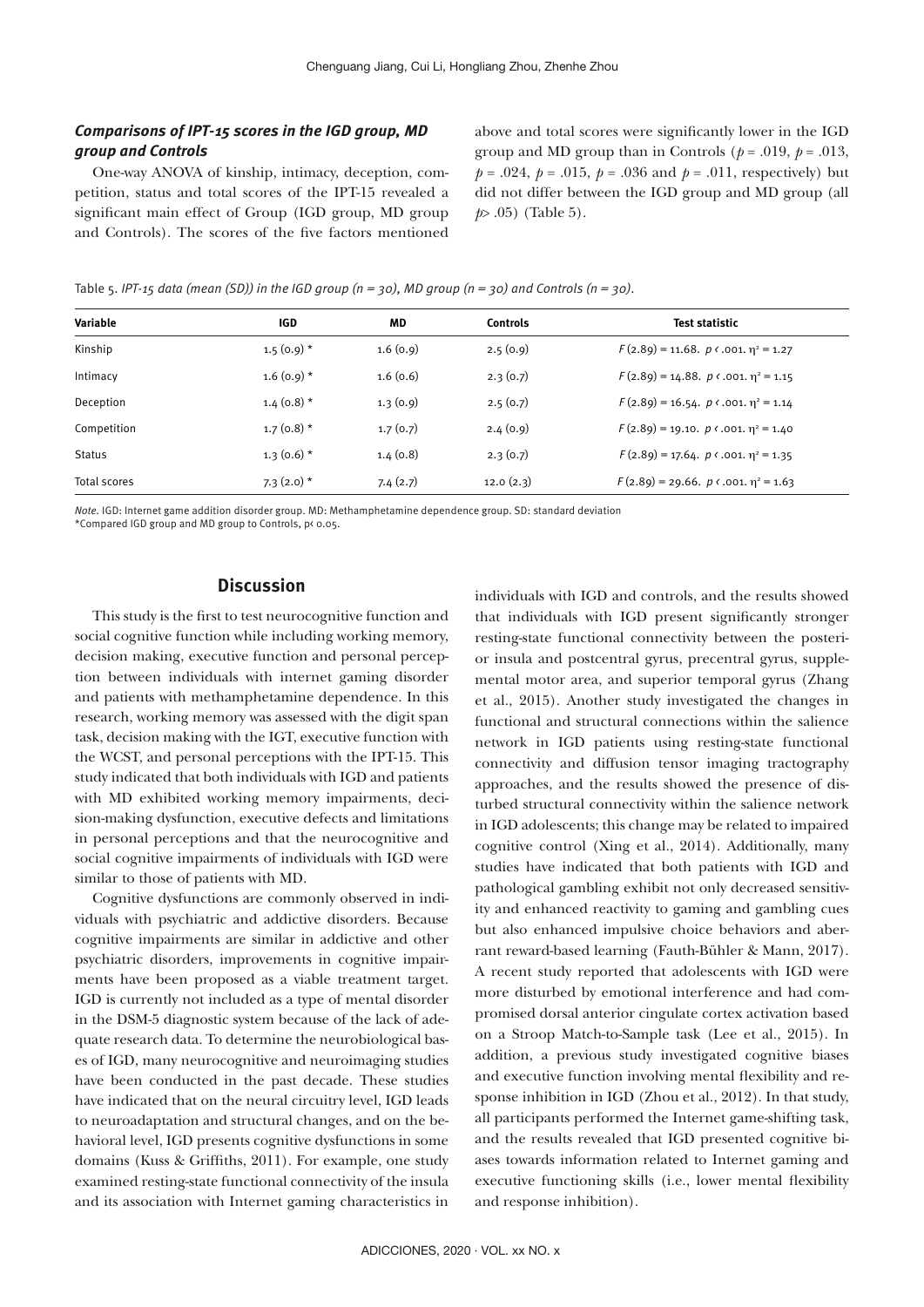In our study, individuals with IGD exhibited not only neurocognitive deficits but also social cognitive dysfunctions. The findings regarding working memory impairment, decision-making dysfunction, and executive deficits are similar to those of previous studies, further suggesting that neurocognitive impairment is a critical factor in IGD. In previous studies, no results on social cognition in IGD patients were reported. Our results on social cognitive impairment increase the understanding of cognitive dysfunction in IGD.

It is well known that methamphetamine dependence is associated with cognitive impairment, and improved cognitive function should thus be considered an important component of treating methamphetamine dependence (Zhong et al., 2016; Morgan et al., 2014). Many studies have indicated that cognitive impairment is a key factor in methamphetamine dependence. For example, one study investigated the differences in brain activation during a risky decision-making task and in resting-state functional connectivity within mesolimbic and executive control circuits between methamphetamine-dependent patients and controls (Kohno, Morales, Ghahremani, Hellemann & London, 2014); the results displayed that methamphetamine-dependent patients presented stronger connections in the ventral striatum but weaker connectivity in the right dorsolateral prefrontal cortex. Furthermore, methamphetamine-dependent patients exhibited greater resting-state functional connectivity of the midbrain with the putamen, amygdala, and hippocampus. Another study investigated whether exposure to methamphetamine-related visual cues elicited craving and/or altered dual task cognitive performance in methamphetamine-dependent patients, and the results showed that methamphetamine-dependent patients had cognitive dysfunctions that were more pronounced during exposure to methamphetamine-related cues (Tolliver et al., 2012).

Patients with methamphetamine dependence exhibited social cognitive dysfunctions. A study applying a facial emotion recognition task and advanced ToM tasks evaluated social cognition in MD patients and found that the performances of MD patients on the facial emotion recognition task and eye test were lower than those of controls; that the performances of MD patients on the WCST were worse than those of controls; and that impairments in cognitive flexibility were correlated with impairments in facial emotion recognition and ToM in MD patients (Kim, Kwon, & Chang, 2011). Another study using facial affect recognition, ToM, executive function and memory investigated social cognitive function in MD patients. The results revealed that MD patients presented impairments in measures of facial affect recognition and ToM and that the magnitudes of these deficits were comparable or larger than those observed on the cognitive measures (Henry, Mazur & Rendell, 2009). In our study, MD patients displayed both neurocognitive deficits and social cognitive dysfunction, and these findings are similar to those of previous studies. From a cognitive perspective, these results supported IGD as an addictive spectrum disorder. These findings also support the importance of cognitive dysfunction as a clinical symptom in MD, and improvements of cognitive dysfunction may be the critical index for the assessment of therapeutic efficacy. Our results propose that the use of cognitive enhancers during abstinence that may promote a drug-free state by reversing cortical dysfunction linked with prolonged MD abuse.

Comparisons of neurocognitive and social cognitive function between IGD and MD are helpful to understand the pathogenesis and etiology of IGD. In this study, individuals with IGD exhibited neurocognitive deficits (working memory impairments, decision-making dysfunctions, executive defects) and social cognitive dysfunctions (personal perception limitations) that were similar to those of patients with MD. Our study suggests that both neurocognitive and social cognitive dysfunction are a consequence of the "addiction", and cognitive impairment is a predisposing factor for IGD and MD. Regarding the cognitive aspects, our results supported that IGD should be considered an addictive spectrum disorder.

Many previous studies have reported that both IGD and MD patients experience anxiety or depressive symptoms (Kuss & Griffiths, 2011; Zhou et al., 2012; Morgan et al., 2014; Zhong et al., 2016). This finding suggests that anxiety or depressive symptoms are a part of the clinical characteristics of IGD and MD. In our study, although there were significant differences between patient groups (IGD and MD patients) and healthy controls in their scores on measures of anxiety and depression, these findings do not suggest associations with anxiety disorder or depressive disorder. In this study, there were several limitations. First, because only three aspects of neurocognition (working memory, decision making and executive function) and one aspect of social cognition (personal perception) were used to determine that the cognitive function of individuals with IGD was similar to those of patients with MD, this process did not assess overall cognition. Second, the IPT-15 was only dubbed into Chinese by a professional dubbing company and a Chinese version was not developed; therefore, the reliability and validity of the IPT-15 were influenced by social and cultural differences between Chinese and American populations. Finally, the results of this study are preliminary given the small sample size. Further studies with complete Chinese versions of neuropsychological tests and larger sample sizes are needed to replicate these findings.

# **Acknowledgments**

We would like to thank to Dr. Chengcheng Feng and Dr. Yuanyaun Zhu.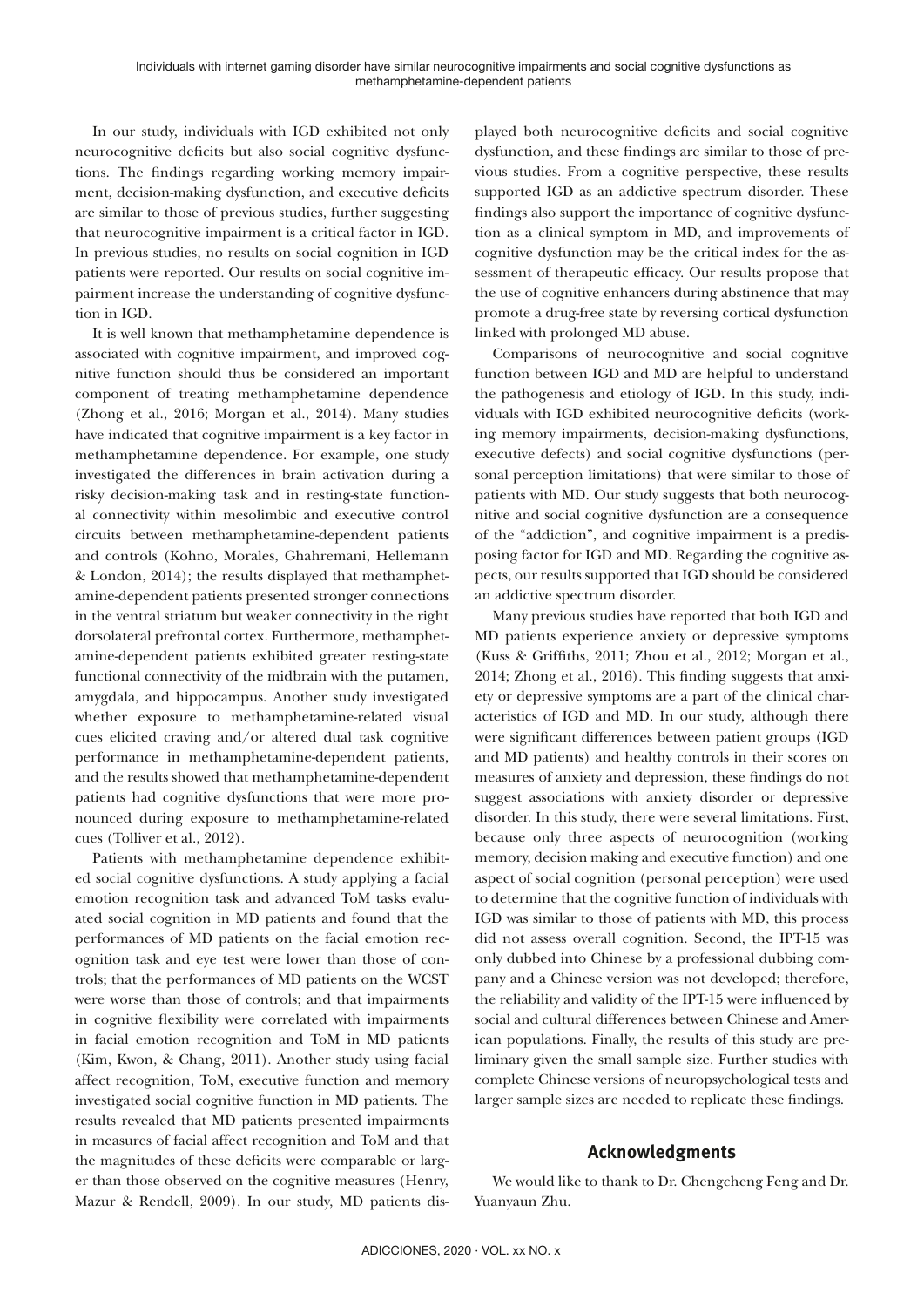# **Funding Source**

This study was supported by the National Natural Science Foundation of China (NO. 81471354), through an award to Dr. Zhenhe Zhou, and by the Key Talents Project Foundation for Medical and Health Services, Jiangsu Province (No. ZDRCC2016019), through an award to Dr. Zhenhe Zhou.

# **Conflict of Interest**

The authors declare that the research was conducted in the absence of any commercial or financial relationships that could be construed as a potential conflict of interest.

### **References**

- Bech, P., Allerup, P., Gram, L. F., Reisby, N., Rosenberg, R., Jacobsen, O. & Nagy A.(2010). The hamilton depression scale: evaluation of objectivity using logistic models. *Acta Psychiatrica Scandinavica, 63*, 290-299. doi:10.1111/j.1600-0447.1981.tb00676.x.
- Berre, A. P. L. & Sullivan, E. V. (2016). Anosognosia for memory impairment in addiction: insights from neuroimaging and neuropsychological assessment of metamemory. *Neuropsychology Review, 26,* 420-431. doi:10.1007/ s11065-016-9323-3.
- Bobes Bascarán, M.T., Flórez, G., Seijo, P. & Bobes García, J. (2019). Does ICD-11 improve the epidemiological and nosological purposes of mental, behavioral and developmental disorders? *Adicciones, 31,* 183-188. doi:10.20882/ adicciones.1368.
- Bosc, E., Fatséas, M., Alexandre, J. M., Alexandre, J. M. & Auriacombe, M. (2012). Similarities and differences between pathological gambling and substance dependence: A clarification. *Encephale, 38,* 433-439. doi:10.1016/j.encep.2012.02.004.
- Beard, K. W. & Wolf, E. M. (2001).Modification in the proposed diagnostic criteria for Internet addiction. *CyberPsychology & Behavior, 4,* 377–383. doi:10.1089/109493101300210286.
- Byun, S., Ruffini, C., Mills, J. E., Douglas, A. C., Niang, M., Stepchenkova, S., ... Blanton, M. (2009). Internet addiction: metasynthesis of 1996-2006 quantitative research. *Cyberpsychology, Behavior and Social Networking, 12,* 203-207. doi:10.1089/cpb.2008.0102.
- Corigliano, V., De, C. A., Trovini, G., Dehning, J., Di Pietro, S., Curto, M., … Comparelli, A. (2014). Neurocognition in schizophrenia: From prodrome to multi-episode illness. *Psychiatry Research, 220,* 129–134. doi:10.1016/j. psychres.2014.07.067.
- Costanzo, M. & Archer, D. (1993). *The Interpersonal Perception Task-15 (IPT-15): A guide for researchers and teachers.*  Berkeley, CA: University of California Center for Media and Independent Learning.
- Courtney, K. E. & Ray, L. A. (2014). Methamphetamine: an update on epidemiology, pharmacology, clinical phenomenology, and treatment literature. *Drug and Alcohol Dependence, 143,* 11-21. doi:10.1016/j.drugalcdep.2014.08.003.
- De Berardis, D., D'Albenzio, A., Gambi, F., Sepede, G., Valchera, A., Conti, C. M., …Ferro, F. M. (2009). Alexithymia and its relationships with dissociative experiences and Internet addiction in a nonclinical sample. *CyberPsychology & Behavior, 12,* 67–69. doi:10.1089/ cpb.2008.0108.
- Dol, K. S. (2016). Fatigue and pain related to Internet usage among university students. *Journal of Physical Therapy Science, 28,* 1233–1237. doi:10.1589/jpts.28.1233.
- Eack, S. M., Greeno, C. G., Pogue-Geile, M. F., Newhill, C. E., Hogarty, G. E. & Keshavan, M. S. (2010). Assessing social-cognitive deficits in schizophrenia with the Mayer-Salovey-Caruso Emotional Intelligence Test. *Schizophrenia Bulletin, 36,* 370-380. doi:10.1093/schbul/ sbn091.
- Fauth-Bühler, M. & Mann, K. (2017). Neurobiological correlates of internet gaming disorder: Similarities to pathological gambling. *Addictive Behaviors, 64,* 349-356. doi:10.1016/j.addbeh.2015.11.004.
- First, M. B. (2015). User's Guide for the Structured Clinical Interview for DSM-5 Disorders- Clinician Version (SCID-5-CV). User's guide for the structured clinical interview for DSM-III-R.
- Grant, J. E., Odlaug, B. L. & Kim, S. W. (2010). Kleptomania: clinical characteristics and relationship to substance use disorders. *American Jounal of Drug and Alcohol Abuse, 36,* 291-295. doi:10.3109/00952991003721100.
- Hagen, E., Erga, A. H., Hagen, K. P., Nesvåg, S. M., McKay, J. R., Lundervold, A. J. & Walderhaug E. (2016). Assessment of Executive Function in Patients with Substance Use Disorder: A Comparison of Inventory- and Performance-Based Assessment. *Journal of Substance Abuse Treatment, 66,* 1-8. doi:10.1016/j.jsat.2016.02.010.
- Henry, J. D., Cowan, D. G., Lee, T. & Sachdev, P. S. (2015). Recent trends in testing social cognition. *Current Opinion in Psychiatry, 28,* 133-140. doi:10.1097/ YCO.0000000000000139.
- Henry, J.D., Mazur, M. & Rendell, P.G. (2009). Social-cognitive difficulties in former users of methamphetamine. *British Journal of Clinical Psychology, 48,* 323-327. doi:10.1348/000712609X435742.
- Hunt, S. A. (2014). Change in Neurocognition in People with Co-occurring Alcohol Misuse and Depression: 12-Month Follow-up. *Journal of Addiction Research & Therapy, S10,* 004. doi:10.4172/2155-6105.S10-004.
- Karila, L., Petit, A., Cottencin, O. & Reynaud, M. (2010). Methamphetamine dependence: Consequences and complications. *Presse Medicale, 9,* 1246- 1253. doi:10.1016/j.lpm.2010.09.003.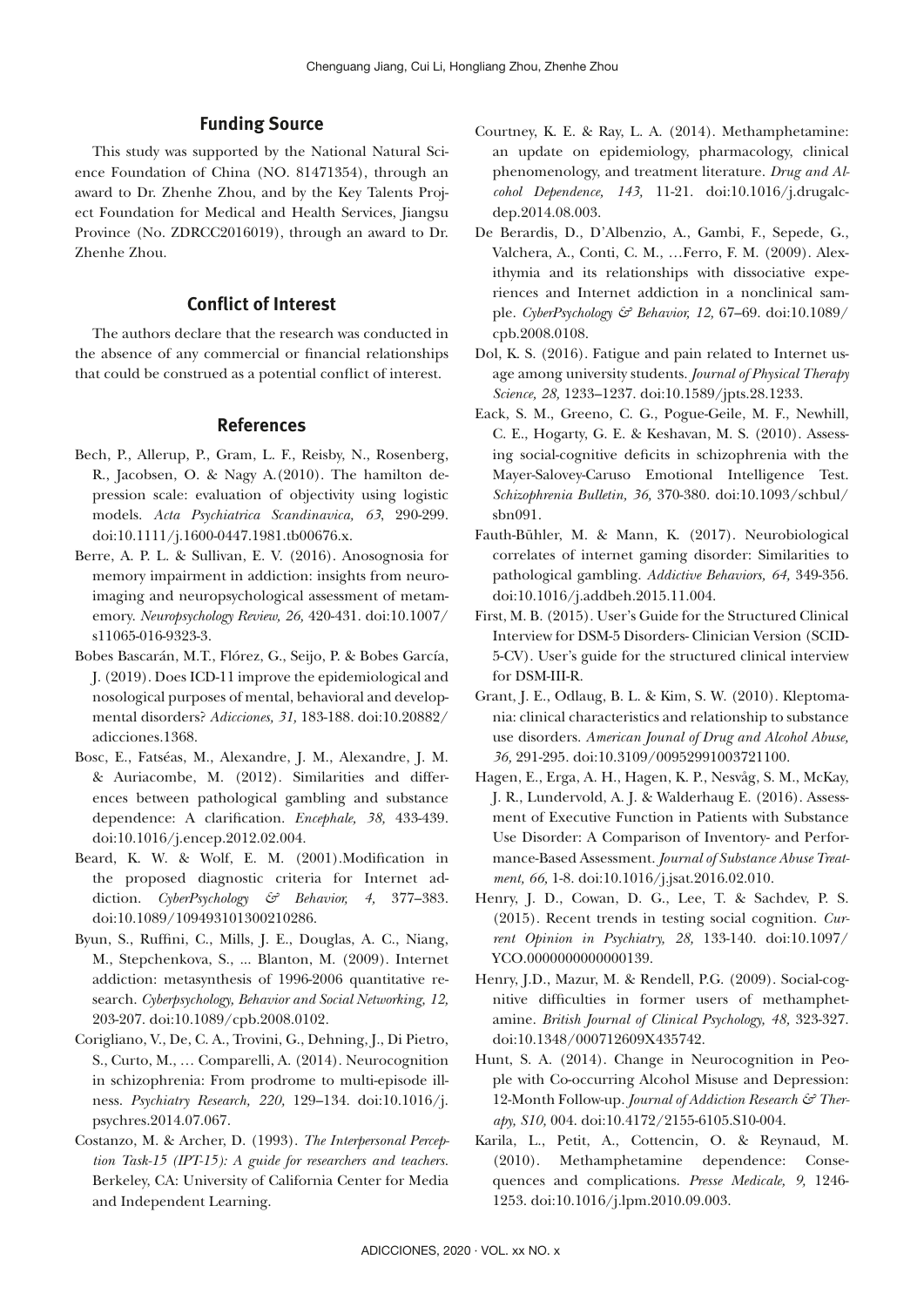- Kim, Y. T., Kwon, D. H. & Chang, Y. (2011). Impairments of facial emotion recognition and theory of mind in methamphetamine abusers. *Psychiatry Research, 86,* 80- 84. doi:10.1016/j.psychres.2010.06.027.
- Ko, C. H., Yen, J. Y., Liu, S. C., Huang, C. F., & Yen, C. F. (2009). The associations between aggressive behaviors and Internet addiction and online activities in adolescents*. Journal of Adolescent Health. 44,* 598–605. doi:10.1016/j.jadohealth.2008.11.011.
- Kohno, M., Morales, A. M., Ghahremani, D. G., Hellemann, G.&London, E. D. (2014). Risky decision making, prefrontal cortex, and mesocorticolimbic functional connectivity in methamphetamine dependence. *JAMA Psychiatry, 71,* 812-820. doi:10.1001/jamapsychiatry. \2014.399.
- Krasnova, I. N. & Cadet, J. L. (2009). Methamphetamine toxicity and messengers of death. *Brain Research Reviews, 60,* 379-407. doi:10.1016/j.brainresrev.2009.03.002.
- Kreitler, S. & Kreitler, M. (2015). Substance Addictions and Process Addictions: is there a Difference? *European Psychiatry, 30,* 1056. doi:10.1016/S0924-9338(15)30832-4.
- Kuss, D. J. & Griffiths, M. D. (2011). Internet and gaming addiction: a systematic literature review of neuroimaging studies. *Brain Sciences, 2,* 347-374. doi:10.3390/brainsci2030347.
- Lee, J., Lee, S., Chun, J. W., Cho, H., Kim, D. J. & Jung, Y. C. (2015). Compromised Prefrontal Cognitive Control Over Emotional Interference in Adolescents with Internet Gaming Disorder. *Cyberpsychology, Behavior and Social Networking, 18,* 661-668. doi:10.1089/cyber.2015.0231.
- Linnet, J., Moller, A., Peterson, E., Gjedde, A. & Doudet, D. (2011). Dopamine release in ventral striatum during Iowa Gambling Task performance is associated with increased excitement levels in pathological gambling. *Addiction, 106,* 383-390. doi:10.1111/j.1360- 0443.2010.03126.x.
- Lisdahl, K. M., Wright, N. E., Medina-Kirchner, C., Maple, K. E. & Shollenbarger, S. (2014). Considering Cannabis: The Effects of Regular Cannabis Use on Neurocognition in Adolescents and Young Adults. *Current Addictive Report, 1,* 144-156. doi:10.1007/s40429-014-0019-6.
- Maier, W., Buller, R., Philipp, M. & Heuser, I. (1988). The hamilton anxiety scale: reliability, validity and sensitivity to change in anxiety and depressive disorders. *Journal of Affective Disorders, 14,* 61-68. doi:10.1016/0165- 0327(88)90072-9.
- Masters, K. (2015). Social Networking Addiction among Health Sciences Students in Oman. *Sultan Qaboos University Medical Journal, 15,* 357-363. doi:10.18295/ squmj.2015.15.03.009.
- Mcdonald, S., Flanagan, S., Rollins, J. & Kinch, J. (2003). TASIT: A New Clinical Tool for Assessing Social Perception after Traumatic Brain Injury. *The Journal of Head Trauma Rehabilitation, 18,* 219-238.
- Moreno, M. A., Jelenchick, L., Cox, E., Young, H. & Christakis, D. A. (2011). Problematic Internet Use among US Youth: A Systematic Review. Archives of Pediatrics & Ad*olescent Medicine, 165,* 797-805. doi:10.1001/archpediatrics.2011.58.
- Morgan, E. E., Doyle, K. L., Minassian, A., Henry, B. L., Perry, W., Marcotte, T. D. & Woods, S. P. (2014). Elevated intraindividual variability in methamphetamine dependence is associated with poorer everyday functioning. *Psychiatry Research, 220,* 527-534. doi:10.1016/j.psychres.2014.07.008.
- Olle, B. (2011). Conceptions of Cognition for Cognitive Engineering. *International Journal of Psychology, 21,* 85- 104. doi:10.1080/10508414.2011.537561.
- Qi, L. Nan, W. Jamie, T., Dai, W., Zheng, Y. & Liu, X. (2016). Problematic Internet Users Show Impaired Inhibitory Control and Risk Taking with Losses: Evidence from Stop Signal and Mixed Gambles Tasks. *Frontiers in Psychology, 7,* e1143. doi:10.3389/fpsyg.2016.00370.
- Shurman, B., Horan, W. P. & Nuechterlein, K. H. (2005). Schizophrenia patients demonstrate a distinctive pattern of decision-making impairment on the Iowa Gambling Task. *Psychiatry Research, 72,* 215-224. doi:10.1016/j. schres.2004.03.020.
- Sofuoglu, M., Devito, E. E,. Waters, A. J. & Carroll, K. M. (2016). Cognitive Function as a Trans-Diagnostic Treatment Target in Stimulant Use Disorders. *Journal of Dual Diagnosis, 12,* 90-106. doi:10.1080/15504263.20 16.1146383.
- Spada, M. M. (2014). An overview of problematic Internet use. *Addictive Behaviors. 39,* 3-6. doi:10.1016/j.addbeh.2013.09.007.
- Tolliver, B. K., Price, K. L., Baker, N. L., LaRowe, S. D., Simpson, A. N., McRae-Clark , A. L.,… Brady, K.T. (2012). Impaired cognitive performance in subjects with methamphetamine dependence during exposure to neutral versus methamphetamine-related cues. *American Journal of Drug and Alcohol Abuse, 38,* 251-259. doi:10.3109/0095 2990.2011.644000.
- Uekermann, J. & Daum I. (2008). Social cognition in alcoholism: a link to prefrontal cortex dysfunction? *Addiction, 103,* 726–735. doi:10.1111/j.1360-0443.2008.02157.x.
- Xing, L., Yuan, K., Bi, Y., Cai, C., Feng, D., Li, Y., Song, M.,… Tian, J. (2014). Reduced fiber integrity and cognitive control in adolescents with internet gaming disorder. *Brain Research, 1586,* 109-117. doi:10.1016/j.brainres.2014.08.044.
- Yao, Y. W., Wang, L. J., Yip, S. W., Chen, P. R., Li, S., Xu, J., … Fang, X. Y. (2015). Impaired decision-making under risk is associated with gaming-specific inhibition deficits among college students with Internet gaming disorder. *Psychiatry Research, 229,* 302-309. doi:10.1016/j. psychres.2015.07.004.